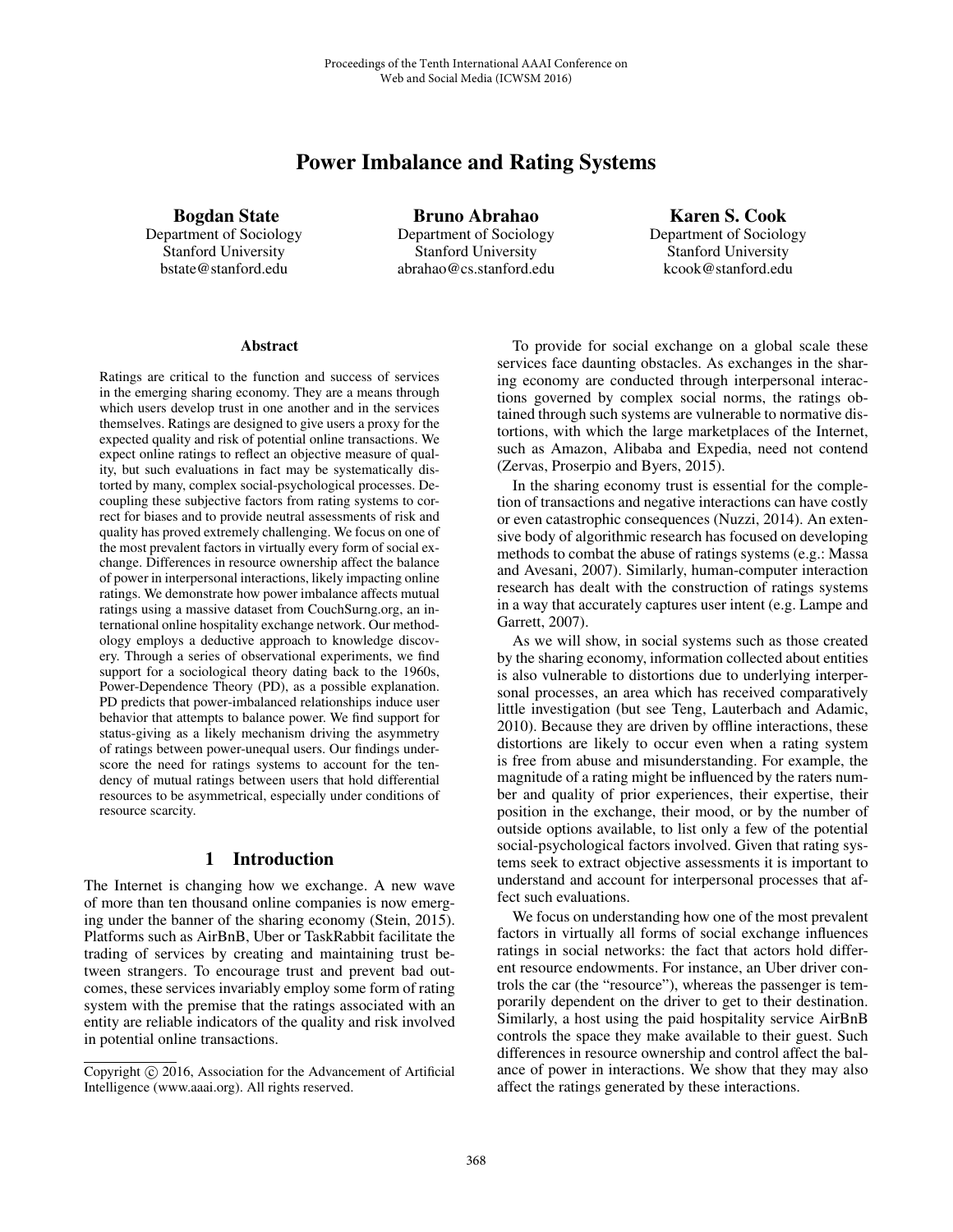Social Exchange Theory offers an elegant, parsimonious definition of power, a basic social concept whose very nature has been theorized in many different ways over time. Social Exchange Theory proposes that power and dependence are intertwined, relational concepts (Emerson, 1962). An actor has power over another inasmuch as the other is dependent on him or her for valued resources for which alternative sources are scarce. This understanding is at odds with the early, positional definitions of power, which conceptualized it as a static quantity, inherent in an individuals ability to control resources or impose their will on others (e.g. Marx, 1965; Weber, 1978; Parsons, 1969).

We aim to understand how this power imbalance impacts user ratings. However, in data mining we are often faced with an inherent limitation in the ability to pick up signals reflecting internalized beliefs and induced behaviors. Socialpsychological factors are extremely challenging to detect, measure, and quantify. We address this limitation by identifying a dataset that allows us to capture the relevant factors that come into play in social exchange. We analyze a large dataset from CouchSurfing.org, a service facilitating interactions between over 5 million users worldwide, who are seeking hospitality from, or willing to provide hosting to, other members of the site. CouchSurfing has been the object of a number of previous studies (Teng, Lauterbach and Adamic, 2010; Lauterbach et al., 2009; Bialski and Batorski, 2010), but, to our knowledge, no study has investigated rating dynamics from an exchange-theoretic perspective using data from CouchSurfing or other sharing economy platforms.

Studying power imbalance requires researchers to identify the resources of interest in our case, living space offered on CouchSurfing and owned by the hosts , and the exchange of mutual evaluations friendship and trust ratings. On CouchSurfing "couches" or spare beds are the primary resource of interest to a traveler (henceforth "surfer") in search of a place to stay in a particular city for a determined time period. Not only does opening one's house represent a less-than-universal act of generosity, but even the most committed host's ability to provide others with hospitality is limited. More interestingly, monetary exchange is prohibited on Couchsurfing. Thus, we argue that the intrinsic value of hospitality leads to a high valuation of the host's resources by the surfer, who depends on hosts to find accommodation, typically making for a power imbalance in the relationship.

Our main observation exposes the tendency of guests (CouchSurfers) to give higher ratings to their hosts than vice-versa. Likewise, we observe that guests are more likely to rate their partner than hosts are. This, we believe, is not a phenomenon that is idiosyncratic to CouchSurfing. To understand this mechanism and to generalize our findings, we turn to the social sciences to provide a cogent explanation for the rating imbalances we observe in the data. Power-Dependence Theory (PD), a sociological theory in the Social Exchange tradition, emerges as a potential candidate. Given the richness of its vocabulary, we use Power-Dependence to guide our exploration of the social-psychological mechanisms underpinning the observations (for examples of this approach see Danescu-Niculescu-Mizil et al., 2012). Furthermore, due to the ubiquity of resource imbalances in both online and offline social interactions, Power Dependence Theory can be powerful in the study of social networks from a computational perspective, particularly in the sharing economy. Indeed, Kleinberg and Tardos (2008) argued using a game-theoretic approach that power-balancing behaviors fundamentally influence social network formation and structure. Without excluding the possibility of multiple other interpersonal processes being at work in a real-world setting, we find increasingly strong support for PD, through a series of comprehensive observational studies.

## 1.1 Power Dependence Theory

Richard Emerson (1972a), the main proponent of Power-Dependence Theory put forth the hypothesis that a fundamental tension emerges in situations in which one actor is more dependent on an exchange partner than vice-versa. To resolve this tension, Emerson hypothesized that actors engage in behaviors that help move the relationship to a more balanced state,as perceived by the parties involved. Several processes may move a relationship closer to power balance. For example, the low-power actor may reduce her dependence by withdrawing from the relationship. The dependent party may also seek other, alternative sources for the resource provided by the high-power actor. Emerson likewise cited the case of less relevance to our particular context of low-power actors forming coalitions against high-power ones.

More interesting to us is status-giving, the fourth powerbalancing mechanism proposed by Emerson. The low-power actor's dependence in the relationship may decrease if the dependent actor provides their partner with status, understood here as esteem (Emerson, 1972b) and reverence. If we assume that the high-power partner values the status they receive, then something valuable is flowing both ways in the exchange relation, reducing the power imbalance. Even this assumption may be unnecessary: the status giving behavior is likely to occur if the low-power actor has at least the expectation of the high power actor valuing the status given. We study rating asymmetries through the lens of statusgiving, a power-balancing mechanism, which exposes the tendency of mutual ratings between users who hold differential resources to be asymmetrical, especially under conditions of resource scarcity.

## 1.2 Power balance through status-giving

Status and power are often conflated conceptually, given their frequent interrelation in social settings (Willer et al., 2012; Galinsky et al., 2008). In spite of this frequent coincidence (as assumed in Danescu-Niculescu-Mizil et al., 2012), there is no necessary relationship between the two concepts (Willer et al., 2012). Status Characteristics Theory proposes that status-giving may occur in power-imbalanced situations. It has been shown in experiments that status beliefs formed in the wake of a resource imbalanced encounter tend to be more favorable to resource advantaged individuals (Ridgeway et al., 1998). But rather than expressing a universal relationship, power seems to transform into status only when certain conditions are met. In particular, how power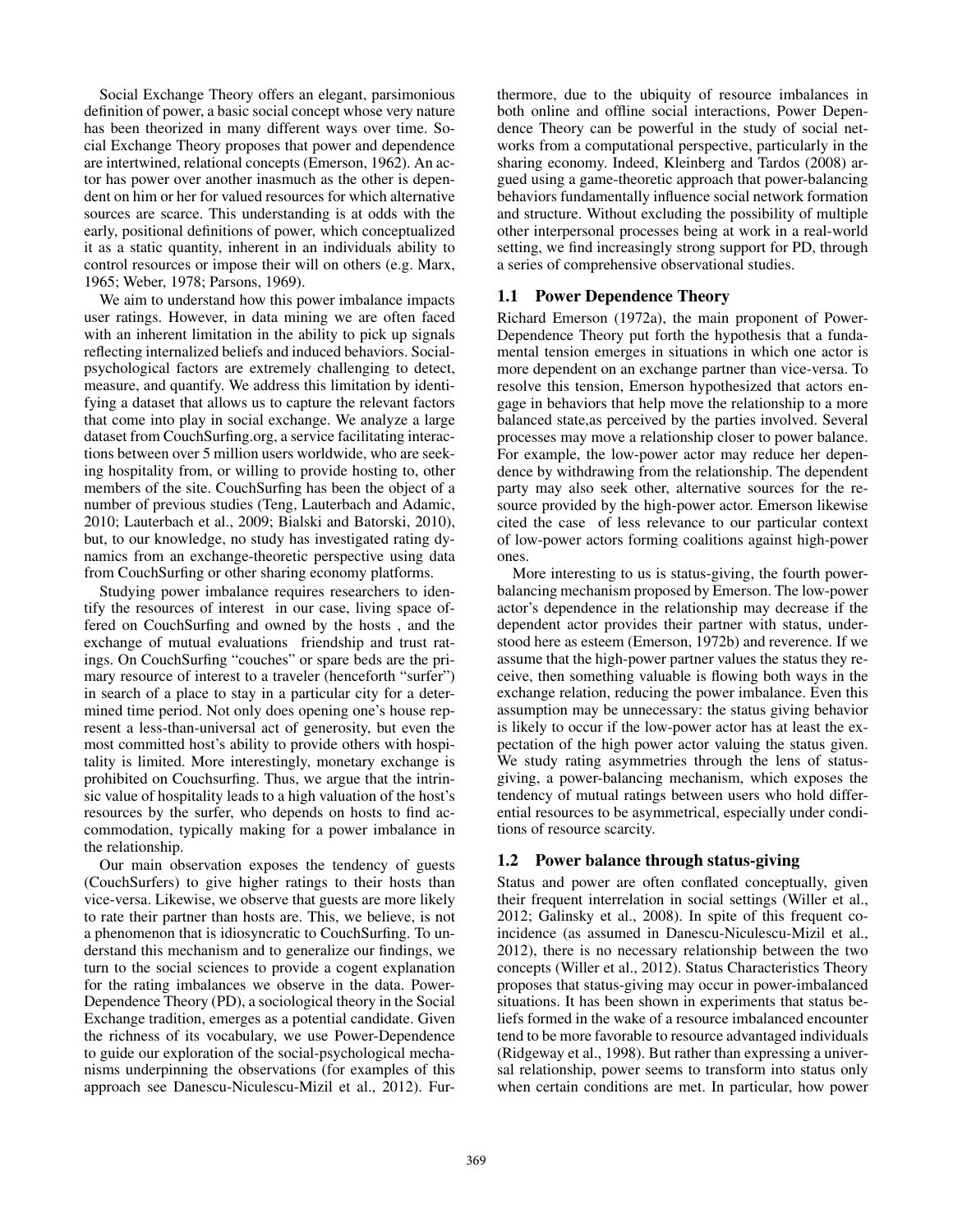is used is an important mediator of the relationship between power and status. Our case study concerns a particular type of power use generosity that has been shown to lead to status giving under laboratory conditions (Willer et al., 2012).

Operationalizing status. Status relations are a fundamental element of informal social hierarchies. At its core, status is an abstract, concept that data can capture only imperfectly. Importantly, status should not be equated with reputation alone. While reputation is a reported measure of the overall opinion about an entity, status is a more complex concept. It can be given, but not traded thus, it cannot be conceptualized as a commodity. Depending on context, status may connote esteem (Weber, 1978), competence (Ridgeway et al., 1998), technical knowledge (Blau, 1964), or cultural facility (Peterson, 1997). Furthermore, an individual may be considered high status (for instance, on account of their taste and manners) and have a low reputation (as a result of behavior judged unacceptable).

Because we are interested in how status flows from one individual to another in interpersonal relationships, the richness of CouchSurfings data presents a promising opportunity for measuring individual status-giving interactions. We focus on the asymmetry of users ratings toward one another as a likely proxy for this flow of status. Regardless of the nature of the rating (e.g. CouchSurfing measures of friendship and trust), if status is flowing from one user to the other, then one user is expected to hold the other in higher esteem than is the case in reverse. This discrepancy in the latent factors that lead to the generation of ratings is likely to be reflected in the observed imbalance between ratings. Asymmetries in friendship nominations have been a standard tool in the analysis of status hierarchies (e.g. Moody, 2001) in social networks. Rather than the typical binary nomination, our data include ordered evaluations of tie strength. But status is expected to flow not only in situations where ratings elicit opinions on friendship, but in any situation where the rating demands one user to give an opinion of another. For this reason we include in our analysis a second set of ratings, which are explicitly concerned with trustworthiness. Unlike friendship nominations, in our dataset trustworthiness ratings are not disclosed to the interaction partner, making them a stronger measure of *internalized*, rather than performative status giving. We use asymmetry in trustworthiness ratings to gauge for the deeper status exchange process that goes beyond the norms of gratitude.

Our analysis also looks at a third measure of status-giving, namely the asymmetry in the likelihood of giving a rating at all. Because giving ratings to others is in itself a costly act, having a high opinion of ones partner is expected to make one more likely to bear the cognitive cost of rating and thus impact the likelihood of observing a rating. This measure is relevant in the context of CouchSurfing, where surfers are traveling, often have only intermittent Internet access, and are thus in a situation where giving ratings is even costlier than it is for hosts who are likely to be at their place of residence.

# 1.3 Mediating Factors

Internalization. Power balancing mechanisms are not necessarily employed rationally, nor do they have to be consciously utilitarian. In situations of perceived unfairness, such as in the ultimatum game (Osborne and Rubinstein, 1994), the low-power actor is likely to reduce her dependence by withdrawing from the relationship, even though maintaining an unfavorable relationship may be the most rational strategy. Ultimatum game research shows that such strategies are employed even in one-time interactions, as sharing economy exchanges could be conceptualized.

Two main views of status are possible with respect to rationality. In the first, status-giving is a conscious, "performative" act in which the dependent actor engages, and which is not necessarily consistent with their beliefs. This view places status closer to hierarchical relations in formal organizations. A subordinate will (or is expected to) address a superior respectfully regardless of their internal beliefs. Power Dependence describes status as an internalized belief first and foremost, which may be manifested externally fully or even dampened by circumstances.

Our data offer a unique opportunity to examine the degree to which status- giving is internalized. Because Couch-Surfing collects both public (friendship) and private (trust) interpersonal ratings, we can use the difference in the effect between the public and private ratings asymmetry to investigate whether status-giving is a deliberate or internalized process in this context. If status is given conscientiously as a calculative act, then we would expect the effect to be stronger in the public ratings. Conversely, if status-giving is based on internalized beliefs (i.e., gratitude), then we expect the effect to be visible primarily in private ratings.

Anchoring. The expected internalization effect is net of that of anchoring, i.e. the process through which one user adapts their public ratings to the previously observed or expected ratings generated by their partner, due to norms of reciprocity. This effect has been shown to occur in Couch-Surfing ratings (Teng, Lauterbach and Adamic, 2010). Corroborating our expectations with respect to both anchoring and internalization leads us to expect the ratings asymmetry to be stronger in private rather than public ratings.<sup>1</sup>

Reciprocity. Both gratitude and anchoring are manifestations of reciprocity, an overarching norm which dictates that individuals repay the others generosity. There is implied reciprocity in every relation of dependence, and statusgiving itself can be conceptualized as a manifestation of the norm of reciprocity. Because reciprocity is a fundamental process of social interaction, it is impossible to decouple it from status-giving entirely, though it is possible to better specify the relationship between the two concepts. Reciprocity can be conceptualized as either gratitude or obligation (Goei and Booster, 2005). PD predicts that the guest will feel grateful, and not obligated, towards the host, and offers an explanation for why the guest is grateful, and reciprocity

<sup>&</sup>lt;sup>1</sup>A consequence of status-giving not being an intentional behavior is that actors may not necessarily be aware of it. This is why even in-depth interviews may not capture the interpersonal dynamics at work in power-unequal situations.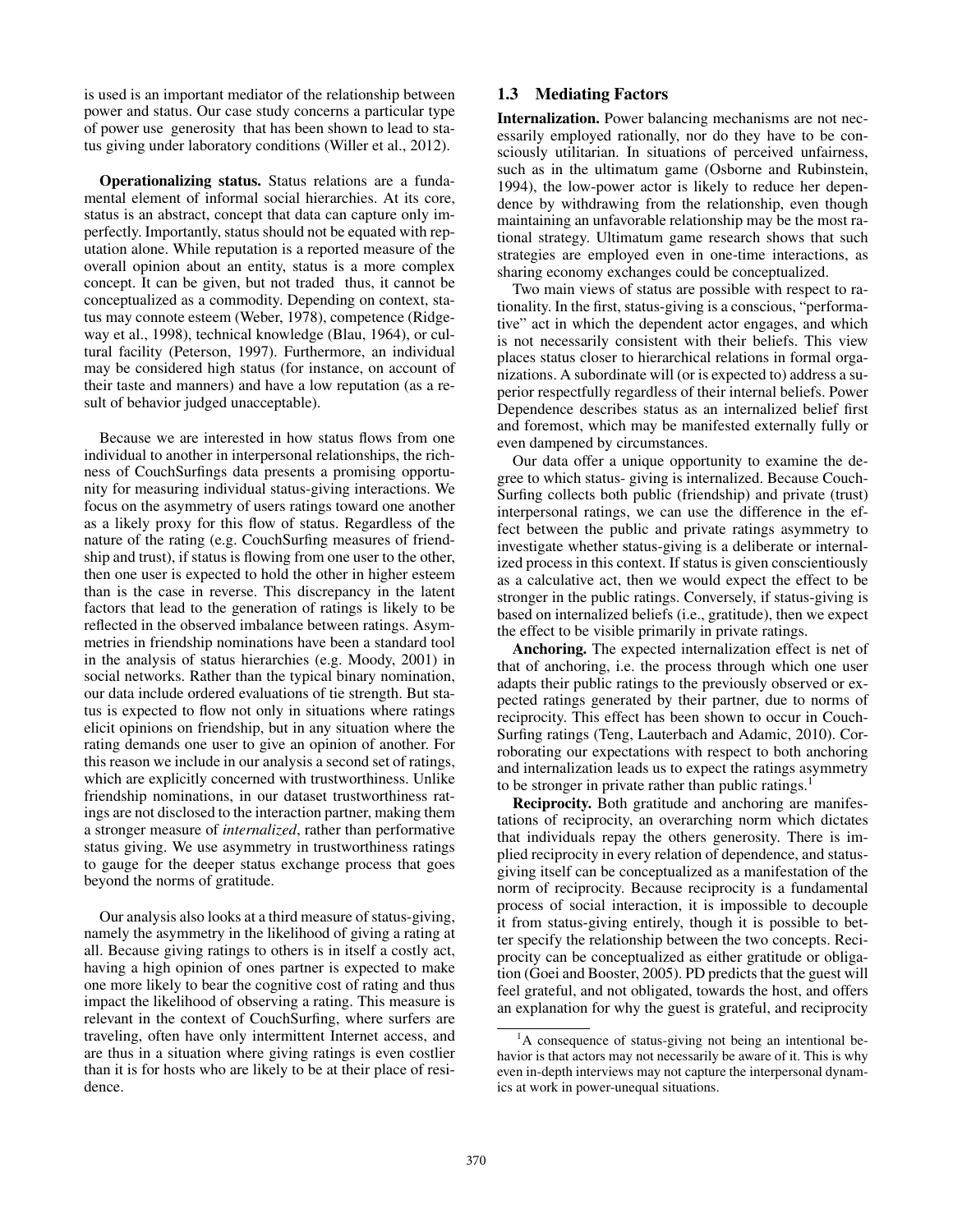is manifested in a particular way.

Status-giving behavior cannot be purely ascribed to reciprocity, however. Although PD predictions may seem intuitive, they are at odds with the core tenets of cognitive dissonance, an alternative explanation with respect to reciprocity. Contrary to PD's prediction, in interpersonal relationships, psychologists postulate that the receiver of resources is more likely to be held in higher esteem than viceversa. The giver is likewise hypothesized to be more committed in the act of giving, whereas the receiver is expected to harbor more mixed feelings (Weinstein and Ryan, 2010; Horan and Booth-Butterfield, 2010). This could be due to the givers investment, financial, time-wise, and so on, in the act of giving as well as the fact that the receivers are perceived by the givers as having enough value to justify the sacrifice of their resources. Furthermore, if the receiver of hospitality tries to rationalize their position, they may also perceive the expectation of reciprocity as an obligation, or as the feeling of having been purchased. In the context of one-time interactions, rationally-construed obligations are not likely to be reciprocated (Goei and Booster, 2005). Thus, cognitive dissonance would lead us to expect status flowing in the opposite direction, from host to surfer.

Scarcity. Not all resources are created equal in the view of Power Dependence. Some resources are scarcer than others, due to their natural rarity, differences in demand or the lack of viable alternative sources. For instance, couches in a tourist hub may be more valuable than couches in the countryside. PD holds that the power imbalance is proportional to scarcity. As a consequence we expect the asymmetry measuring status-giving to be more pronounced in cases of scarcity.

Supporting PD. Power Dependence Theory predicts that in response to the power imbalance surfers may give status to their hosts. We find support for this hypothesis in our data (Section 3), which reveal that status-giving is reflected in the asymmetry of both private trust ratings and public friendship ratings, and in the commitment to providing ratings. While other mechanisms may be at work in this setting, we find support for PD using a comprehensive set of tests grounded in the main tenets of the theory. We control for other potential explanations through a number of experiments. Using role reversal (Section 3) we confirm that status-giving emerges from dependence and not from intrinsic personal characteristics, such as the position one has in the organization. We control for the effect of anchoring (Section 3.1), by performing a between-dyads analysis, where we only examine the first rater. Finally, in Section 4 we study the relationship between resource scarcity and status-giving on Couch-Surfing.

## 2 Data and Methods

CouchSurfing users may play the roles of host, surfer, or both. The service makes no distinction between users that play different roles. The user account is universal and uniform regardless of the role the user intends to occupy. The roles are expressed by users through actions of social signaling, e.g., making a couch available or searching for a couch. Likewise, the ratings are assigned to users (not to their roles)

and are accumulated over all interactions (regardless of role) in which the user participates. All users are presented with the same web interface, including the same rating interface and scale (potential differences in the psychometric scales for the host and surfer role are controlled for in Section 3). Thus, we draw our sample of surfers and hosts from the same user population, in which a large intersection between the two roles exists, i.e., many users have both surfed and hosted at least once.

We analyze a sample of anonymized dyads, defined as host-surfer relationships, with 1,446,690 hospitality interactions occurring between users across the world and facilitated by CouchSurng in the period 2003-2012. The data include tie strength and trust ratings. For the user to establish a tie with other users in the network, the service presents him or her with two mandatory rating tasks whose outcomes constitute our dataset: (1) the strength of the tie and (2) the level of trust between parties. Tie strength becomes visible to the other party, and we map its six ordered levels into integer values, namely "1: Acquaintance" "2: Couchsurng (CS) Friend," "3: Friend," "4: Good Friend," "5: Close Friend," and "6: Best Friend". Conversely, trust ratings are recorded, but never reported. This rating spans a set of five ordinal values: "1: Do not Trust," "2: Trust Somewhat," "3: Generally Trust," "4: Highly Trust," and "5: Would Trust with Life." Tie strength ratings are made available as soon as any unilateral rating is given. However, at the time the data were generated, the platform did not notify the rated party to visit a special page to find their ratings.

It is non-obvious to interpret the relative magnitude of the ratings, e.g., the difference between "Highly Trust" and "Trust with Life" may be much greater than the step from "Trust Somewhat" to "Generally trust." To avoid distorting the data, we preserve the order without interpreting the magnitude of the differences and, to the extent possible, we limit ourselves to non-parametric methods and tests to prevent misinterpretations of the ordered scale. We also observe that the rating system suffers from "ceiling" and "floor" problems. That is, a user who gives the highest (or the lowest) rating is already setting the status-giving behavior of the relationship. Fortunately, as our data show, extreme rating values are rare and the distribution of ratings concentrates on the middle of the rating scales, which minimizes this problem. The study of resource scarcity is conducted on a narrower sub-sample of hosting interactions initiated through a "CouchRequest." We impose the requirement that hosts included in this smaller sample live in cities with at least two other hosts, because we aim to compare hosts within the same city.

## 2.1 Independent Set Sample Construction

Non-independence between dyads is a major concern in the study we present in Section 3. A single host or surfer could generate multiple rating pairs and the ratings could be related in potentially problematic ways for our regression model. Independent sampling in networks is an open question, and there is no established principled way to accomplish this task. However, it can be addressed by extremely 'lossy' procedures, when we can afford to discard a poten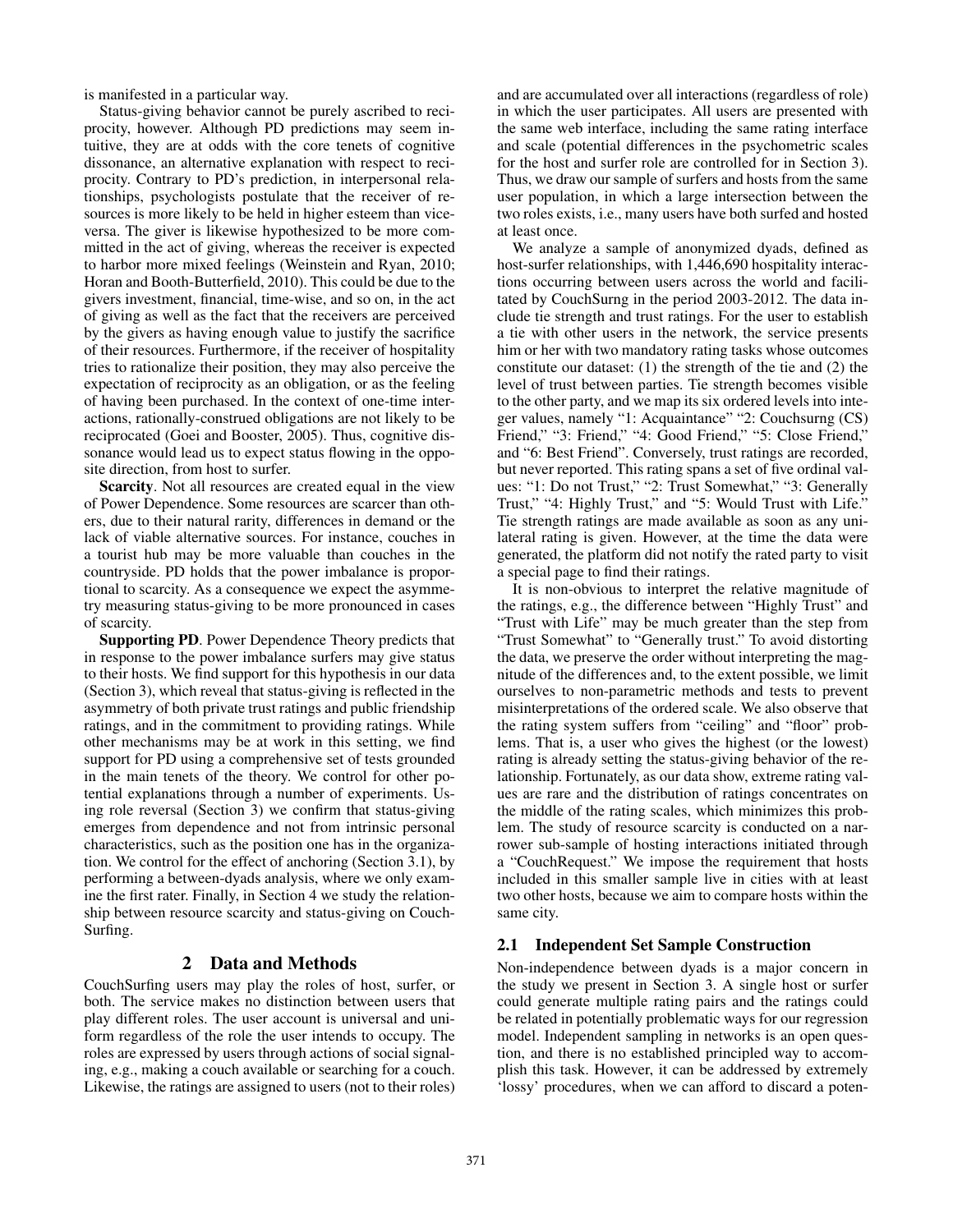tially large number of samples. Here, we rely on this technique by computing an approximate maximal independent edge set of the graph containing the 1,446,690 dyads. This results in a dataset consisting of 132,914 edges. In the third robustness check reported in Section 3, this dataset is used to check whether the rating inequality held between the ratings that were chronologically first in the dyad. Results from the same maximal independent set are reported in Section 3, though some observations were dropped due to missing values. Section 4 uses the same procedure to generate an independent set from an original dataset of 20,165 ratings between surfers and hosts, where a CouchRequest could be matched with the interaction, and where hosts had received at least one other CouchRequest prior to the interaction and lived in cities with at least two other hosts, so that z-scores could be computed. The resulting set contains 4,278 interactions in which each host and surfer is assured to have participated only once.

### 3 Power and Status Giving

We delve into the relationship between power and statusgiving by observing the behavior of Couchsurfers within and between dyadic relationships. We first test for the existence of status-giving for balancing unequal power relationships, as described by Emerson (1972b). We compare 1,446,690 pairs of ratings between hosts and surfers, recorded after each hospitality exchange mediated by the organization, collected over nine years, from the early days of the organization in 2003 until the spring of  $2012<sup>2</sup>$ .

The observations of friendship strength show a weak effect of status-giving. In 242,339 (18.76%) rating pairs the surfer's friendship rating was greater than the host's and in 222,006 (17.19%) rating pairs the reverse was true. The corresponding figures for trust ratings exhibit a stronger signal of status-giving: 433,504 (35.38%) and 292,510 (23.87%), respectively. For every situation where friendship ratings indicate status flowing from host to surfer, there are 1.09 instances where the reverse happens. The same figure is 1.48 for trust ratings flowing in the predicted direction for every trust rating in the opposite direction.

Friendship Strength Ratings. Table 1 plots the value of friendship ratings traded between the two exchange partners, within the same dyad. Plotted on the diagonal are rating pairs of equal magnitude: above the diagonal we show instances where surfer-to-host ratings were higher than host-to-surfer ratings, and below the diagonal we count cases where host to surfer ratings were higher. We can compare frequency counts between cells symmetrical to the diagonal. There were, for instance, 1,910 cases where the surfer nominated the host as a friend, and the host responded with a counter nomination as merely an acquaintance. This count exceeds by 508 cases the 1,402 instances in the reverse pair of host to surfer ratings - an imbalance that occurs consistently for pairs of ratings involving low strength designations ranging from "acquaintance" to "best friend."

|              | $S2H$ Acq. | <b>CS</b>                                            | Friend Good Close Best NA              |                              |  |       |
|--------------|------------|------------------------------------------------------|----------------------------------------|------------------------------|--|-------|
| H2S          |            |                                                      |                                        |                              |  |       |
| Acq.         |            | 987 12,061 1,910 695 120 53 1,370                    |                                        |                              |  |       |
| CS.          |            | 9,211 712,807 122,450 54,515 7,246 2,810 47,282      |                                        |                              |  |       |
|              |            | Friend 1,402 108,460 59,516 24,464 4,120 1,206 9,640 |                                        |                              |  |       |
| Good         | 513        |                                                      | 50,388 24,932 39,952 7,172 1,958 6,089 |                              |  |       |
| <b>Close</b> | - 90       |                                                      | 6,988 4,278 7,176 9,853 1,559 1,708    |                              |  |       |
| <b>Best</b>  | 63         |                                                      | 3,102 1,451 2,127 1,825 4,233          |                              |  | 1.108 |
| NA.          | 1.845      | 59.640                                               |                                        | 13,640 6,988 1,760 846 3,081 |  |       |

Table 1: Friendship Strength Rating Inequality in Hospitality Exchanges mediated by CouchSurfing

 $t = 14.74, dF = 2, 734, 165, p < 0.001.\chi^2 = 459264.7, dF = 25, p < 0.001.$ 

As expected, given the large sample size, both a  $\chi^2$  test and a t-test reveal a significant level of association between the matched ratings exchanged within dyads. To further guard against spuriousness, we also implemented a statistical test based on Monte Carlo approximation to the permutation distribution. We observed a share of  $s = 16.75\%$ of all friendship rating pairs indicating status flowing from surfer to host (as opposed to 15.35% for the reverse situation, the rest corresponding to equal ratings or to missing values). We obtained an empirical distribution of this statistic by randomly reassigning the host and surfer roles in the dyad 1,000 times. Our results reveal an empirical p-value below 0.1% for the statistic: not once during our simulations did the estimated statistic under random reassignment of roles (mean  $16.05\%$ ) exceed the value of  $16.75\%$ .

Trust Ratings. Hosts and surfers exchange not only public evaluations, such as friendship ratings, but they also produce confidentially collected ratings of each other's perceived trustworthiness, which are unreported to the receiving party. Comparing the frequencies of anonymized public and unreported ratings helps determine to what extent statusgiving persists when ratings are not shown to the recipient. In Table 2 we perform a bivariate analysis of the anonymized trust ratings exchanged between host and surfer, using the same conventions as before. In this case the results are much stronger: surfers say they trust hosts more than hosts declare they trust surfers in 433,504 cases, 48% higher than the 292,510 cases in which the reverse happens. As in the case of friendship ratings, statistical tests reveal the observed tendency of surfers to give status to hosts to be significantly different from the null hypothesis.

Missing data. We can observe another form of statusgiving in the data in the Not Available (NA) columns of Tables 1 and 2. The host is not only more likely to rate the surfer lower on the friendship and trust scales, but they are also more likely not to give any rating at all. In 176,500 cases hosts did not award any ratings to their partners, a value 25% higher than the 140,556 instances in which surfers neglected to give any ratings. This is consistent with the status-giving mechanism. Given that rating other users on CouchSurfing requires at least a few minutes to answer the 9 mandatory

<sup>&</sup>lt;sup>2</sup>An extended abstract that discusses preliminary results shown in Tables 1 and 2, using a more restricted dataset, has appeared in State, Abrahao and Cook, 2012.

<sup>&</sup>lt;sup>3</sup>Given the large size of our sample, we also performed a more conservative test: estimating the values based on samples of 10,000 interactions each yielded rejections of the null hypothesis of no status- giving from surfer to host in 96% out of 1,000 simulations.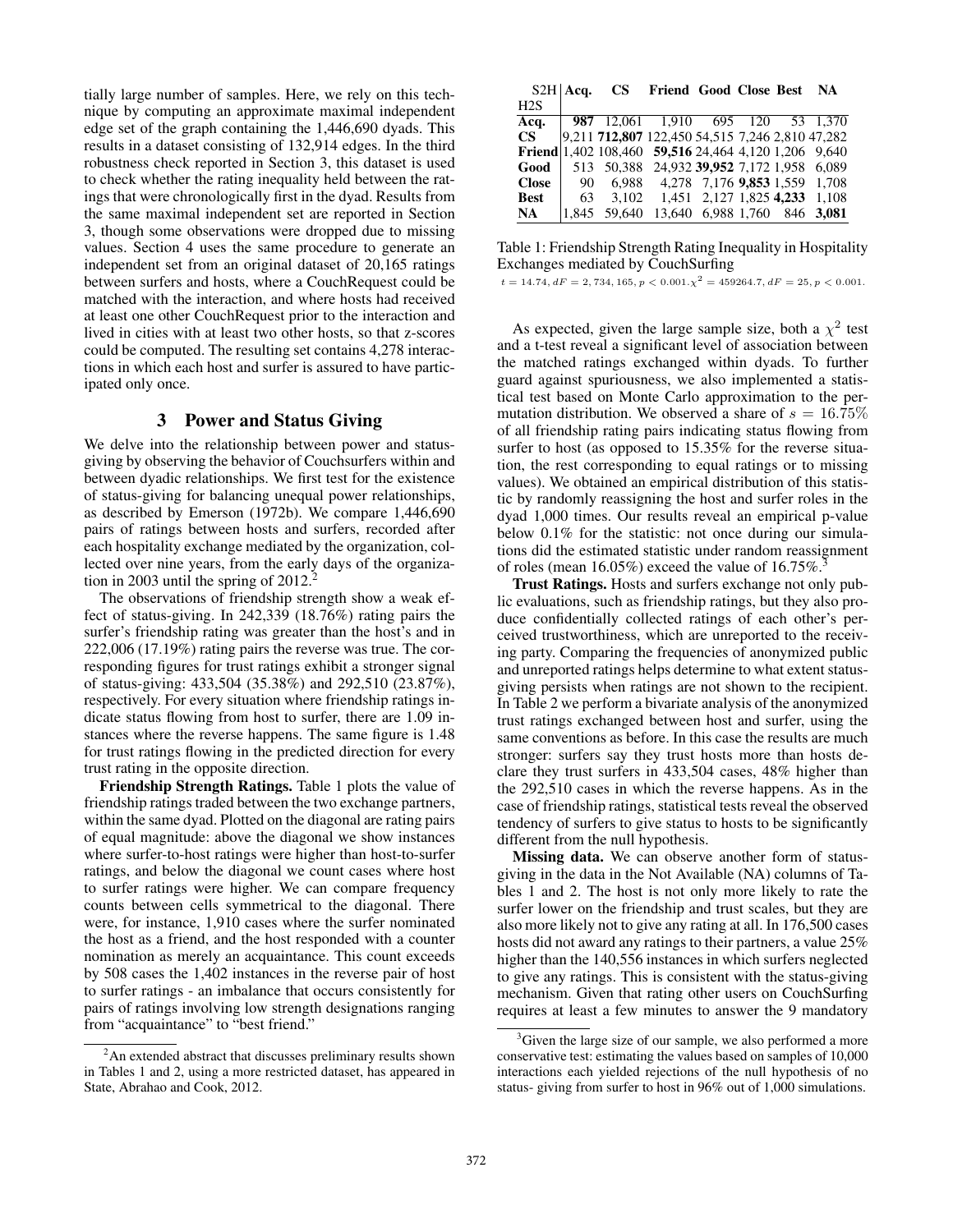| S <sub>2</sub> H |  | Not Some General Highly Life                       |  | NA. |
|------------------|--|----------------------------------------------------|--|-----|
| H2S              |  |                                                    |  |     |
| Not              |  | 41 440 1.348 1.009 147                             |  | 587 |
| <b>Some</b>      |  | 493 22,637 76,659 54,313 5,641 15,821              |  |     |
|                  |  | General 1,200 64,433 269,048 236,744 26,066 45,109 |  |     |
| <b>Highly</b>    |  | 654 30,326 154,470 198,448 31,137 27,036           |  |     |
| Life             |  | 86 2,942 14,231 23,675 9,229 3,987                 |  |     |
| <b>NA</b>        |  | 693 16.818 53.241 42.703 5.640 9.638               |  |     |

Table 2: Trust Rating Inequality in Hospitality Exchanges mediated by CouchSurfing.

 $t = 155.29, dF = 2,662,258, p < 0.001.X2 = 40612.85, dF = 16, p <$ 0.001.

questions on the form used on the website, we would expect surfers to be more likely than hosts to spend the time required to rate their partner. Missing data for both friendship strength and trust ratings proves to be more prevalent in host to surfer ratings.

Robustness under Role Reversal We have established so far the existence of a ratings asymmetry between hosts and surfers, which suggests the expected surfer-to-host status flow. An important question concerns the source of this asymmetry. We distinguish between two potential explanations. One readily available hypothesis states that hosts and surfers are selected from two different sets of individuals, the intrinsic characteristics of which make hosts more likely to receive and surfers to give status in any circumstance. For instance, perhaps the asymmetries we observe are due to hosts being older than surfers, or better read, of a different social class. According to this hypothesis it is the individual characteristics enumerated above as well as many others we may have overlooked that generate our results. Or, perhaps differences in psychometric scales account for the observed ratings asymmetry. Perhaps users who tend to be hosts assign different meanings to ratings like generally trust than surfers. The alternative explanation is that hosts are more likely to receive status not because of who they are, but because of the nature of the hosting role. Following Power-Dependence Theory we contend that the asymmetries we observe in trust and friendship ratings are driven by the role-specific power differentials between host and surfer.

A principled test of these two alternative explanations would require posing a counter-factual question: what would the rating process look like absent the power imbalance? Assuming individual characteristics completely accounted for differences in status-giving, we would expect the rating process to be independent of the resource exchange: just as much status should flow from one individual to another regardless of their roles in the hospitality exchange. The starkest contrast between the two theories would arguably involve a comparison in which the roles are reversed where the prior surfer is now the host and prior host the surfer.

Theoretical and empirical considerations prevent us from pursuing either test, however. Once two individuals have interacted as host and surfer, they are no longer strangers to each other. Obtaining ratings from a *de novo* interaction for the same dyad, in which no resource exchange takes place, or where roles are reversed is unfortunately a logical im-

| S <sub>2</sub> H |                   |     | Acq. CS Friend Good Close Best NA |    |   |   |  |
|------------------|-------------------|-----|-----------------------------------|----|---|---|--|
| H2S              |                   |     |                                   |    |   |   |  |
| Acq.             |                   |     |                                   |    |   |   |  |
| <b>CS</b>        |                   | 199 | 50                                | 15 |   |   |  |
| Friend           | 0                 | 25  | 19                                |    |   |   |  |
| Good             |                   |     |                                   | 12 |   |   |  |
| <b>Close</b>     | 0                 | 2   |                                   |    | 2 |   |  |
| <b>Best</b>      | $\mathbf{\Omega}$ |     |                                   |    |   | 2 |  |
| NA               |                   |     |                                   |    |   |   |  |

Table 3: Friendship. Role-reversed Host and Surfer.

"Role-reversal" defined as having performed only the opposite role (at least three times) prior to the focal experience (from which the rating is drawn).

 $\chi$  t = 2.87, df = 741.5, p = 0.004.  $\chi^2$  = 265.4, df = 25, p < 0.001.

| S <sub>2</sub> H |    | Not Some General Highly Life NA |    |   |                |
|------------------|----|---------------------------------|----|---|----------------|
| H2S              |    |                                 |    |   |                |
| <b>Not</b>       |    |                                 |    |   |                |
| <b>Some</b>      | 3  | 19                              | 18 |   | $\mathcal{D}$  |
| <b>General</b>   | 18 | 92                              | 60 | Q | 6              |
| <b>Highly</b>    |    | 43                              | 66 | h | $\mathfrak{D}$ |
| Life             |    | $\mathbf{\Omega}$               |    |   |                |
| NA               |    | ١O                              |    |   |                |

Table 4: Trust. Role-reversed Host and Surfer.  $\chi^2$  = 29.03, dF = 12, p = 0.004. t = 3.06, dF = 725.354, p =

0.002

possibility, while a randomized experiment assigning individuals to the hosting and surfing roles by chance would be unfeasible. Despite these difficulties, a series of tests for the influence of individual differences is nonetheless possible. We present four such tests.

Role-Reversed Users. Given the size of our dataset, it is possible to find those interactions where both host and surfer play their current roles for the first time, after only having played the complementary role during prior exchanges with each other. We set a cutoff of three minimum prior experiences with the other role: our analysis looks at those encounters between a first-time host who has surfed at least three times before, and a first-time surfer who has been a host at least three times previously. We chose the threshold of three prior encounters as the highest threshold for which a reasonably large set of observations could be gathered, although the findings are qualitatively the same for lower thresholds.

Due to the rarity of such encounters, these observations of role reversal represent a small subset of all interactions, consisting of only 379 instances out of millions, shown in Tables 3 and 4. Nonetheless, the sample is large enough to allow us to draw the same conclusion as before: status flows from the current surfer to the current host. In our sample 90 friendship rating pairs are higher from surfer to host, compared to 45 that are higher from host to surfer. A similar dynamic holds for trust, which flows in the hypothesized direction in 113 cases compared to 74 in the opposite direction. Even with this very small sample, the difference is statistically significant, as revealed by a t-test, a chi-square test and the empirical, simulation-based hypothesis test described previously.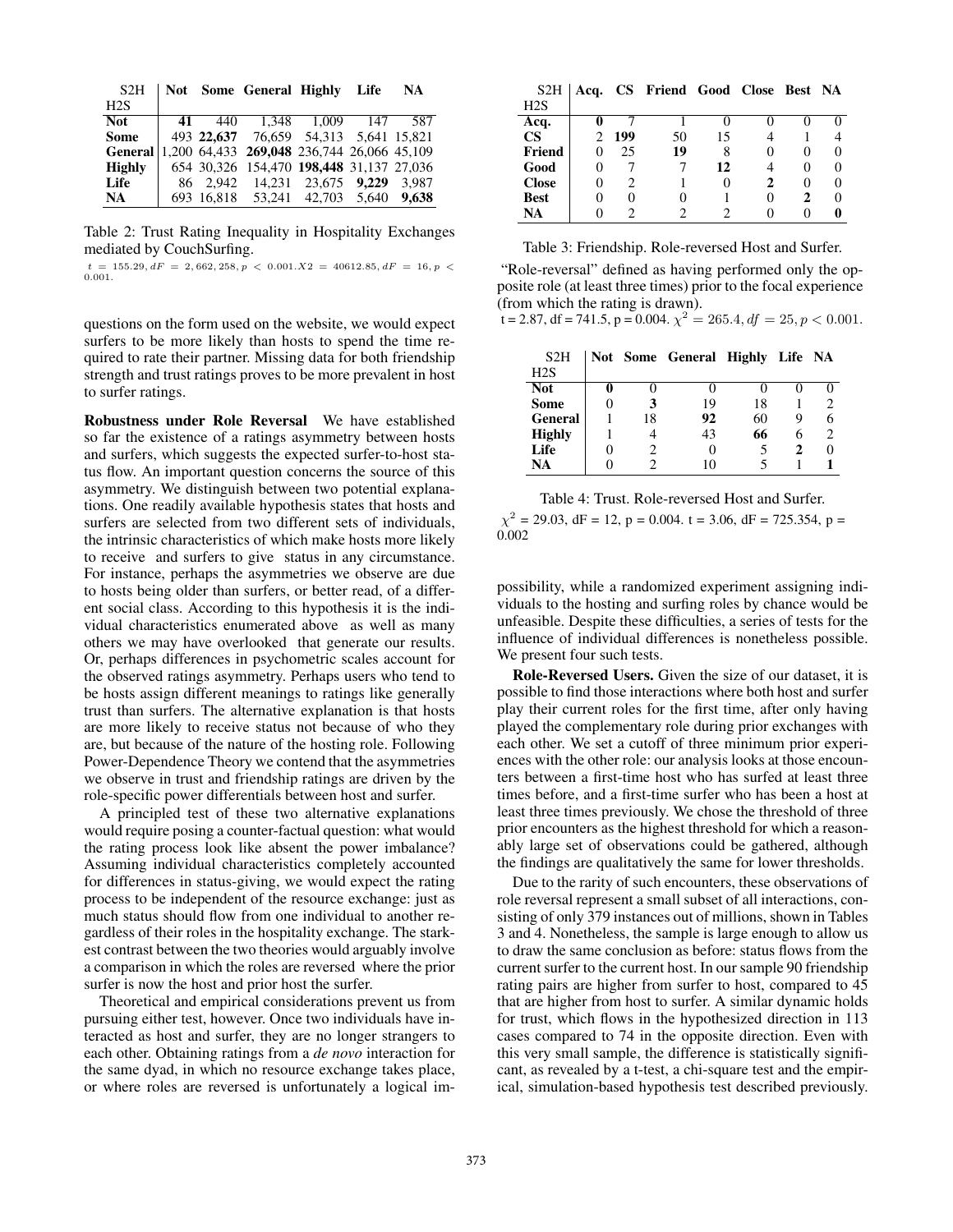|              | $S2H$   Acq. | $\mathbf{CS}^-$                             | Friend Good Close Best NA     |     |                 |     |     |
|--------------|--------------|---------------------------------------------|-------------------------------|-----|-----------------|-----|-----|
| H2S          |              |                                             |                               |     |                 |     |     |
| Acq.         | 180          |                                             | 2,305 402 147 23              |     |                 | 3   | 69  |
| CS -         |              | 1,674 134,853 29,620 11,254 1,493 486 2,292 |                               |     |                 |     |     |
| Friend       | 258          |                                             | 24,337 16,724 6,246 1,029 242 |     |                 |     | 479 |
| Good         | 102          | 10.478                                      | 6.521                         |     | 8,907 1,532 359 |     | 285 |
| <b>Close</b> | 9            | 1.331                                       | 1.081                         |     | 1,553 2,016 276 |     | 55  |
| <b>Best</b>  | 14           | 634                                         | 351                           | 455 | 331             | 601 | 32  |
| NA           | 63           | 2.038                                       | 486                           | 219 | 36              | 8   | 55  |

Table 5: Friendship. Experienced Host and Surfer.

"Experienced:" having both surfed and hosted at least once prior to the focal experience (from which the rating is drawn). Each interaction involves only individuals who had experience with both hosting and surfing before their current encounter.  $t = 2.9$ , df = 741.5, p = 0.004.  $\chi^2 = 265.4$ , df = 25, p < 0.001.

| S2H           |            |            | Not Some General Highly Life NA |                           |           |     |
|---------------|------------|------------|---------------------------------|---------------------------|-----------|-----|
| H2S           |            |            |                                 |                           |           |     |
| Not.          | - 15       | - 130      | 312                             | 203                       | 28        | 65  |
| <b>Some</b>   |            | 132 6.092  |                                 | 18.998 11.607 1.149 1.749 |           |     |
| General       |            | 303 15,971 |                                 | 60,744 46,489 4,776 4,459 |           |     |
| <b>Highly</b> | 132        | 6.651      |                                 | 31,511 35,034 5,053 1,964 |           |     |
| Life          | $\vert$ 23 | 711        | 3.008                           | 4,280 1,182 244           |           |     |
| <b>NA</b>     | 61         | 1.795      | 5,148                           |                           | 3,095 335 | 494 |

Table 6: Trust. Experienced Host and Surfer.

 $\chi^2$  = 8986.1, df = 25, p < 0.001. t = 63.0, df = 527,978, p < 0.001.

We observe here that status flows to a greater extent from the low power surfer to the high power host, even in the rare occasion when both interaction partners are repeat surfers and hosts who are switching roles for the first time. We conclude that the roles of surfer and host and their associated resource constraints are most likely to explain status-giving, rather than the personal characteristics of individuals who either host or surf in these encounters.

Experienced Users. Individuals who have played both roles are expected to be more alike in their unobserved characteristics. A simple restriction stipulates that both the current surfer and the current host have engaged in hosting and surfing at least once before. Were the differences in rating behavior explained by individual characteristics that condition individuals' access to resources, we would expect such differences to disappear with this control.

We obtained 273,943 interactions (out of 1,446,690 total host-surfer interactions mediated by CouchSurfing) when this specification both host and surfer having hosted and surfed at least once before was imposed on the data. We show the results in Tables 5 and 6. There were 55,417 cases when the surfer gave higher friendship ratings to the host, compared to 49,128 cases when the host gave higher friendship ratings to the surfer. The analogous figures for trust ratings were 88,745 and 62,722.

Experienced Users Playing Current Role for the First Time. As a complement to the "Role-reversal" robustness check, we examined those interactions where both host and surfer played their current roles for the first time, after having played solely the complementary role during prior ex-

| S <sub>2</sub> H | Acq.     |       | CS Friend Good Close Best NA |     |    |    |    |
|------------------|----------|-------|------------------------------|-----|----|----|----|
| H2S              |          |       |                              |     |    |    |    |
| Acq.             | 6        | 62.   |                              | 2   |    | 0  |    |
| $\mathbf{CS}$    | 38       | 2,516 | 427                          | 230 | 33 | 8  | 58 |
| <b>Friend</b>    | 6        | 315   | 189                          | 89  | 11 | 4  | 11 |
| Good             |          | 147   | 76                           | 142 | 27 | 10 | 5  |
| <b>Close</b>     | $\theta$ | 25    | 12                           | 19  | 39 | 3  |    |
| <b>Best</b>      | 0        | 6     | 5                            | 4   |    | 12 | 0  |
| NA               |          | 73    | 20                           |     |    |    |    |

Table 7: Host and Surfer's friendship rating, where host has only been a surfer, and surfer has only been a host.

|  |  | $\chi^2$ = 1802, df = 36, p < 0.001. t = 4.6, df = 9,099, p < 0.001. |  |  |
|--|--|----------------------------------------------------------------------|--|--|
|  |  |                                                                      |  |  |

| S <sub>2</sub> H |   |     | Not Some General Highly Life NA |     |     |          |
|------------------|---|-----|---------------------------------|-----|-----|----------|
| H2S              |   |     |                                 |     |     |          |
| <b>Not</b>       |   |     |                                 |     |     | $\theta$ |
| Some             | 3 | 57  | 249                             | 187 | 13  | 23       |
| General          | 8 | 224 | 964                             | 834 | 90  | 86       |
| <b>Highly</b>    | 3 | 92  | 490                             | 739 | 115 | 41       |
| Life             |   | 13  | 43                              | 70  | 27  | 6        |
| NA               | 0 | 38  | 124                             | 83  | 6   | 16       |

Table 8: Host and Surfer's Trust rating, where host has only been a surfer, and surfer has only been a host.

 $\chi^2$  = 196.94, df = 25, p < 0.001. t = 9.7, df = 8865.6, p < 0.001.

changes with other users. For instance, current host H has only surfed before, and current surfer S has only hosted before. This is again a more restricted subset of all interactions, only 4,654 instances. We show the bivariate distribution of ratings in Tables 7 and 8. As plots show, we draw the same conclusion as before: status flows from the current surfer to the current host, whether measured through friendship or trust ratings. Friend ratings given by surfers are higher than hosts' in 912 cases, compared to 656 cases when the reverse happens; for trust ratings the figures are 1,496 and 947.

Erasing anchoring effects. Some of the ratings presented in Tables 1 and 2 may be affected by anchoring effects (Bialski and Batorski, 2010), i.e., the first actor to give a rating in the dyad influences the rating of the second. To examine how the rating exchange sequence unfolds and to eliminate the possible effects of anchoring, we complement the within-dyad bivariate analyses presented previously with a between-dyads comparison. We compile a sample containing only one rating from each dyad. Specifically, we consider the rating given in a dyad by the party who initiated the interaction (i.e., the rating process) chronologically. Surfers were first to give ratings in 58% of cases, whereas hosts were first in 42% of the 993,802 cases for which the initiator of the interaction could be determined accurately. Based on Power-Dependence Theory we predict that surfers are likely to hold hosts in higher esteem than is the case in reverse, which leads us to expect first ratings given by surfers to be higher than first ratings given by hosts.

The results confirm our suppositions. When surfers rate first and thus "set the tone" for the rating exchange, they will give higher ratings than when hosts first avail themselves of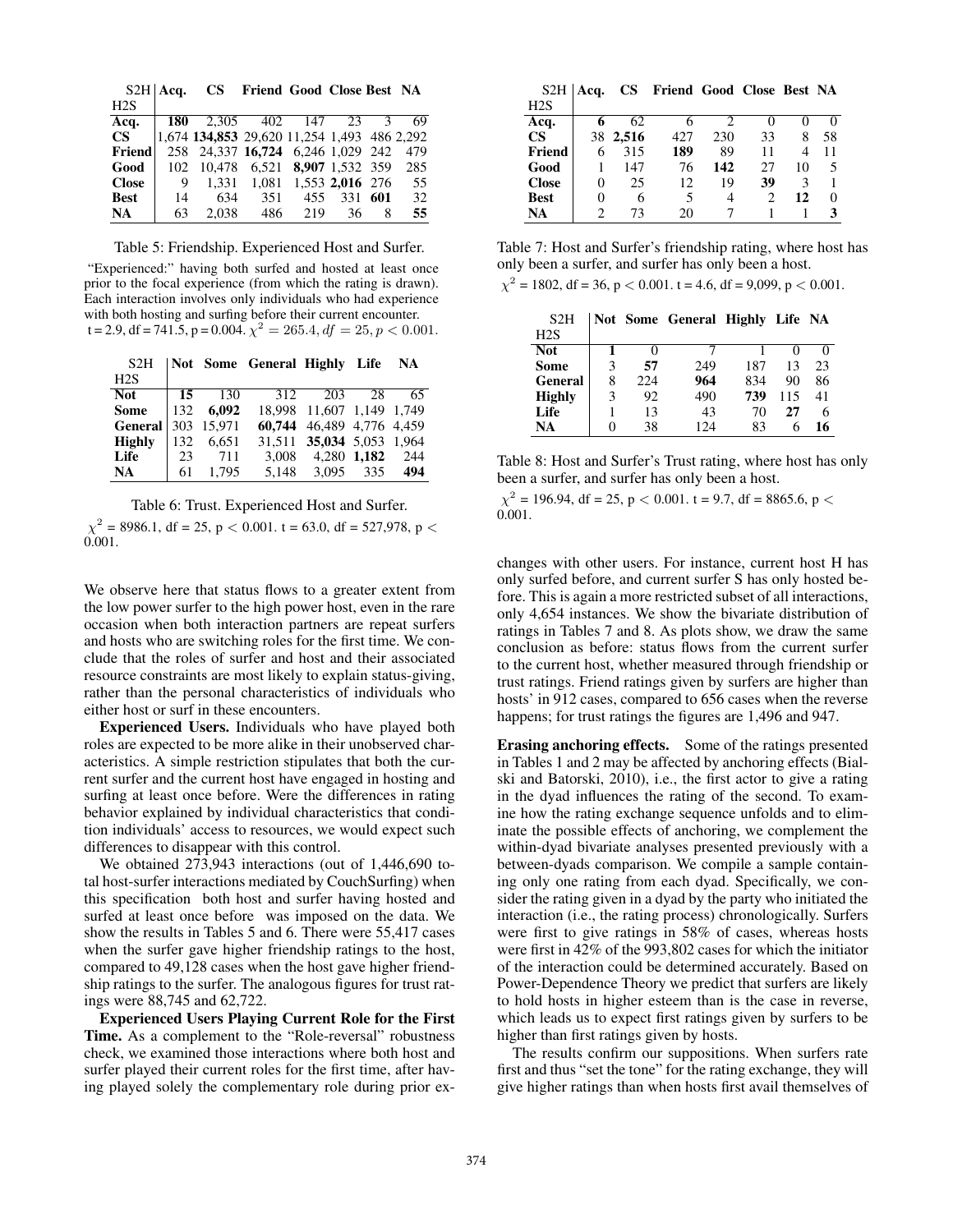

Figure 1: Ratings distribution for who is first to rate.

| Covariate                                 |  |  | Value S.E. T-statistic |  |  |  |
|-------------------------------------------|--|--|------------------------|--|--|--|
| A. Friendship Rating                      |  |  |                        |  |  |  |
| Surfer was First Rater 0.059 0.012        |  |  | 4.901                  |  |  |  |
| <b>B.</b> Trust Rating                    |  |  |                        |  |  |  |
| <b>Surfer was First Rater</b> 0.335 0.010 |  |  | 32.040                 |  |  |  |

Table 9: Ordered logistic regressions. Response: Rating Given by First Rater (Chronologically).

Model A: Resid. dev.: 251897.05. AIC: 251909.05.

Model B: Resid. dev.: 300622.59. AIC: 300632.59.

All coef. significant at .001 level.

Sample size 993,802 interactions for which first rater (chronologically) could be accurately determined.

the opportunity to initiate the rating process. For trust ratings this conclusion is readily apparent from visual inspection (Figure 1). When comparing the distribution of hosts' and surfers' trust ratings, our findings show a rightward-shift for surfers, who give higher ratings. Indeed, this conclusion is confirmed by a one-sided Mann-Whitney U Test (Lehman and D'Abrera, 2006), which shows the shift to the right is statistically significant ( $p < .001$ ). The conclusion holds for the trust ratings and for friendship ratings in an ordinal logistic regression (Table 9).

#### 3.1 Friendship and Trust Rating Inequalities

Our findings suggest that asymmetries in trust ratings are a stronger indicator of status-giving than discrepancies in friendship ratings. In Tables 1 and 2, the frequency of friendship ratings where status flows from surfer to host is 18.76%, only 1.57% greater than the frequency of friendship ratings in which status flows in the opposite direction; the spread is much larger (11.51%) for trust ratings.

To better investigate the relationship between asymmetries in friendship and trust ratings in the status-giving process we devised the following experiment. Users in each dyad investigated in Section 3 (Tables 1 and 2) were ordered

| Covariate Value S.E. T-statistic                        |  |  |       |  |  |  |  |
|---------------------------------------------------------|--|--|-------|--|--|--|--|
| <b>A. Friendship Rating Inequality</b>                  |  |  |       |  |  |  |  |
| Surfer was First Rater 0.167 0.011                      |  |  | 14.51 |  |  |  |  |
| <b>B. Trust Rating Inequality</b>                       |  |  |       |  |  |  |  |
| <b>Surfer was First Rater</b> $0.553$ $0.011$           |  |  | 52.34 |  |  |  |  |
| C. Friendship Rating Inequality, controlling for Trust  |  |  |       |  |  |  |  |
| Surfer was First Rater 0.052 0.012                      |  |  | 4.42  |  |  |  |  |
| Trust Rating Inequality (reference: equal ratings)      |  |  |       |  |  |  |  |
| first rating $>$ second 0.465 0.014                     |  |  | 32.90 |  |  |  |  |
| second rating $>$ first -0.465 0.014 -32.95             |  |  |       |  |  |  |  |
| D. Trust Rating Inequality, controlling for Friendship  |  |  |       |  |  |  |  |
| <b>Surfer was First Rater</b> 0.538 0.011               |  |  | 50.70 |  |  |  |  |
| Friendship Rating Inequality (reference: equal ratings) |  |  |       |  |  |  |  |
| first rating $>$ second 0.526 0.014                     |  |  | 37.03 |  |  |  |  |
| second rating $>$ first -0.546 0.014 -38.26             |  |  |       |  |  |  |  |

Table 10: Ordered logistic regressions. Response: Rating given by first rater (randomly-assigned in each dyad) exceeds rating given by second rater.

Model A: Dev.: 229965.54. AIC: 229971.54. N = 129.051. Model B: Dev.: 268944.31. AIC: 268950.31. N = 125,228. Model C: Dev.: 220207.84. AIC: 220217.84. N = 125,091. Model D: Dev.: 265031.81. AIC: 265041.81. N = 125,091. All coef. significant at .001 level. Each CouchSurfing user participates in at most one rating dyad.

at random, and ratings were coded as 1 whenever the first (by random assignment) user's rating was higher than the second user's, as 0 when the ratings were equal, and as -1 when the first user's rating was lower than the second user's. The coding schema used expresses the idea of "status flow:" 1 indicates status flowing to the second user, and -1 indicates status flowing to the first.

Our primary hypothesis (already confirmed) holds that status should flow in the opposite direction (from surfer to host) of the flow of hosting (from host to surfer). This idea is expressed in Table 10, Models A and B, where we regress status flow, measured using friendship and trust ratings, on the direction of the exchange flow. The models use an independent set of the ratings' network edges (Boppana and Halldorsson, 1992; Hagberg, Schulte and Swart, 2008), where no two edges share a user in common (see Section 2 for details). Our prediction is again confirmed. In Model A there is a .167 increase in the log-odds ratio of status-flow measured through friendship - towards the second user when the second user hosted the first. Conversely, Model B shows a .553 log-odds increase when trust ratings are used as a measure of status flow. Model C estimates the effect of hospitality flow on the friendship rating inequality net of the variance explained by trust ratings. The model shows a robust effect for hospitality flow on the friendship ratings inequality, net of including this covariate. Model D leads us to the same conclusion with respect to trust ratings.

## 4 Scarcity

The preceding studies show the existence of a status-giving effect in which hosts are rated higher by surfers than viceversa. Power-Dependence Theory posits a more complex relationship between power and status, however. The "scarcer"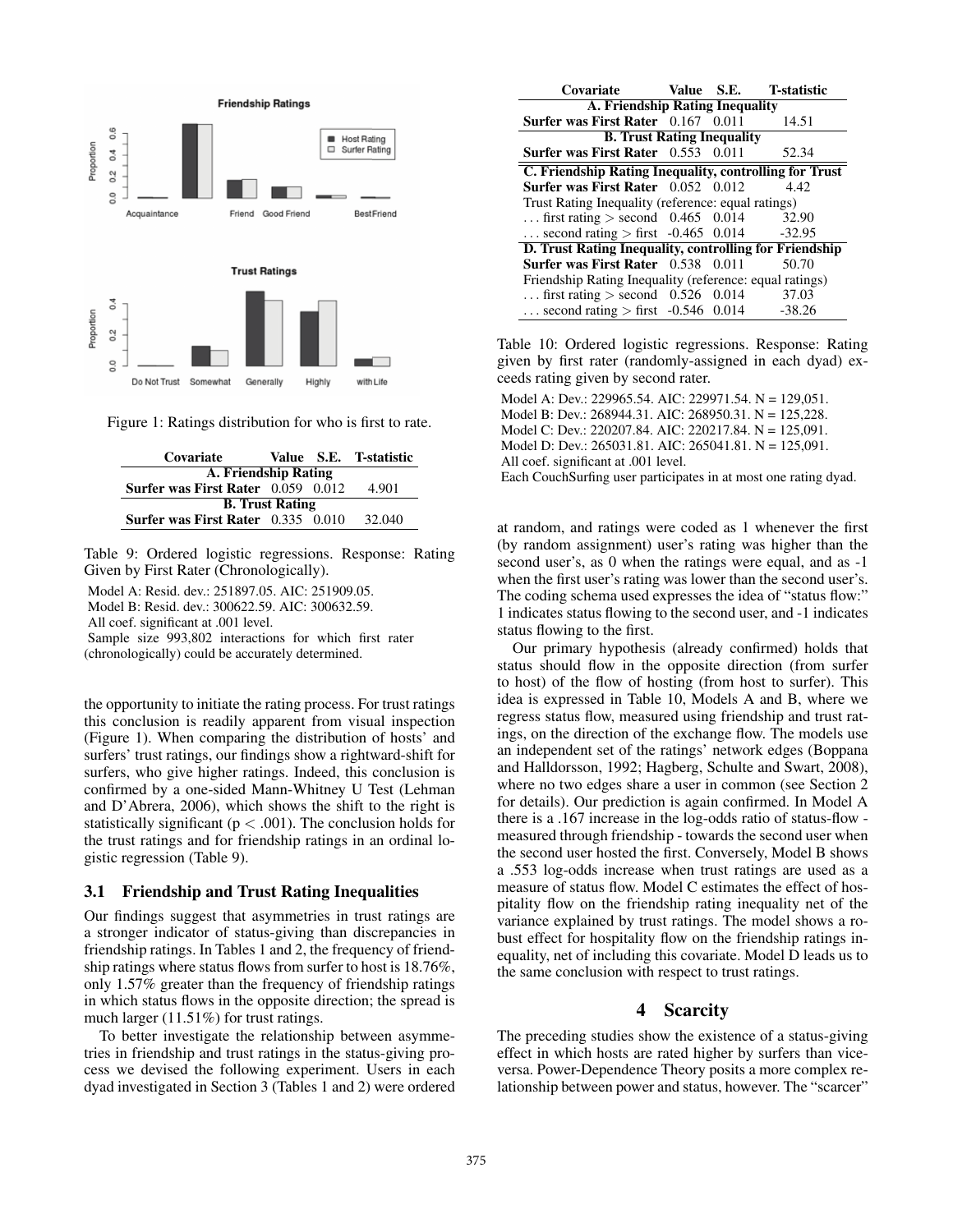the host's hospitality resource, the higher the valuation we expect surfers to place on it, and, therefore, the more status we expect surfers to give their hosts (Emerson, 1962).

The scarcity of a hospitality resource may be conceived in two ways. One approach is to consider the host's own popularity and inclination to host, relative to other hosts. Here we expect that more popular hosts receive more status, whereas hosts who tend to accept many requests (compared to the prevailing local norm) would be given less status. The second possible interpretation of scarcity deals with the availability of alternatives. Power-Dependence Theory predicts that a surfer in a city that is in high demand but where hosts, as a rule, accept few requests (e.g., Paris) should value the hospitality they receive more than if they had surfed in a low demand, high acceptance city. Thus, we expect status given by the surfer to be directly correlated with the number of requests received by hosts in the city, but inversely correlated with the number of accepted requests.

To test this prediction we use a mechanism implemented by CouchSurfing starting with April 2010. From that point onward, surfers could issue hospitality requests to potential hosts through a standardized message, a CouchRequest. As a result, it is possible to observe whether or not a host agreed to a surfer's request and to compute each host's likelihood of accepting such a request. The focal measures in this study represent 4,278 post-interaction rating exchanges that could be matched with the pre-interaction CouchRequests sent by surfer to host, under the requirement that no user participate in more than one rating exchange. Our sample was constrained to include only those CouchRequests sent starting in July, 2010 as we computed indicators of each host's prior responses during the 90-day interval leading up to the moment when the request was sent. We only included in our sample those hosts living in a city with at least two other active hosts during the focal interval. These records were fully anonymized prior to our access to them. Results are presented in Table 11 using ordered logistic regression, with a response coded as 1 when the surfer's rating exceeds the host's rating, 0 when the ratings are equal and -1 when the host's rating exceeds the surfer's.

We first examine results for the friendship rating inequality in Table 11 (Model A). To test our hypotheses regarding the direct valuation of the host's hospitality resource, we include in the regressions the log-transformed prior number of requests received by the host during the 90 days before the request leading to the focal interaction. The magnitude of this effect (-0.004) is not statistically different from 0, however. We likewise include the log-transformed number of prior requests the host accepted, yielding an average effect on the log-odds of -0.013, for each unit increase in the log-transformed number of previously accepted requests. Our predictions regarding the availability of alternatives receive a test through the inclusion of the log-transformed total number of received and accepted requests in the host's city, by hosts other than the rated individual. Popular cities, where hosts receive a lot of requests report a positive effect (in the direction of surfer-to-host status-giving) of magnitude 0.074. The effect for cities where hosts tend to accept a lot of requests (-0.059) is in the expected direction, but is

| Covariate                    | Value                   | S.E.  | <b>T</b> -statistic |  |  |  |  |
|------------------------------|-------------------------|-------|---------------------|--|--|--|--|
| <b>A. Friendship Ratings</b> |                         |       |                     |  |  |  |  |
| <b>Host City Requests</b>    |                         |       |                     |  |  |  |  |
| Mean Received                | $0.074*$                | 0.043 | 1.733               |  |  |  |  |
| Mean Accepted                | $-0.059$                | 0.039 | $-1.522$            |  |  |  |  |
| <b>Host Requests</b>         |                         |       |                     |  |  |  |  |
| Received                     | $-0.004$                | 0.006 | $-0.650$            |  |  |  |  |
| $\ldots$ Accepted            | $-0.013***$             | 0.039 | $-3.020$            |  |  |  |  |
|                              | <b>B. Trust Ratings</b> |       |                     |  |  |  |  |
| <b>Host City Requests</b>    |                         |       |                     |  |  |  |  |
| Mean Received                | $-0.050$                | 0.039 | $-1.280$            |  |  |  |  |
| Mean Accepted                | $-0.033$                | 0.034 | $-0.980$            |  |  |  |  |
| <b>Host Requests</b>         |                         |       |                     |  |  |  |  |
| Received                     | $-0.008$                | 0.006 | 1.520               |  |  |  |  |
| Accepted                     | $-0.004$                | 0.004 | $-1.105$            |  |  |  |  |

Table 11: Surfer-Host Rating Inequality (ordered logit).

DV coded as -1 when first rating in the dyad is lower than the second rating in the dyad, 0 when the ratings are equal, and 1 when the first rating exceeds the second rating. Each user participates in at most one dyad. All covariates express z-scores. City-level statistics exclude focal hosts requests.

Model A: Resid. Dev.: 7433.659, AIC: 7445.659. N = 4,278.

Model B: Resid. Dev.: 9166.157, AIC: 9178.157. N = 4,184.

 $\gamma$ : p < .10, \*\*: p < .05, \*\*\*: p < .001. Two-sided tests.

not statistically significant  $(t = 1.522)$ .

When considering the effect of scarcity on the trust rating asymmetry (Table 11, Model B), we note no statistically significant effects associated with the proposed measures. This result may be due to the model's lack of statistical power. The results are also suggestive of an alternative explanation. As previously discussed, we expect the status-giving to be mostly internalized by the individual through the mechanism of gratitude. But scarcity may engender a certain degree of calculation. Remembering how hard it was to get a couch in, say, London may lead the surfer to feel not only gratitude but also a slight degree of obligation to their host and thus lead them to consciously increase their friendship rating (which the host can see), without feeling any need to modify their private trust rating that, while not revealed to the surfer, is nonetheless likely to be greater than the host's rating.

#### 5 Conclusion

We have documented several ways in which status flows from dependent surfers to more powerful hosts in the context of hospitality exchanges mediated by CouchSurfing. We used the asymmetry of public friendship ratings and private trust ratings (in aggregated, anonymized data) as indicators of status- giving. Both sets of ratings appear to reflect status flowing from hosts to surfers. The ratings are influenced by a process that is non-malicious and based in genuine user intent. Nonetheless, this process is likely to bias conclusions that may result from taking the ratings at face value.

The large size of the dataset we investigated allowed us to perform a comprehensive analysis through robustness checks. We showed that even when the current surfer has